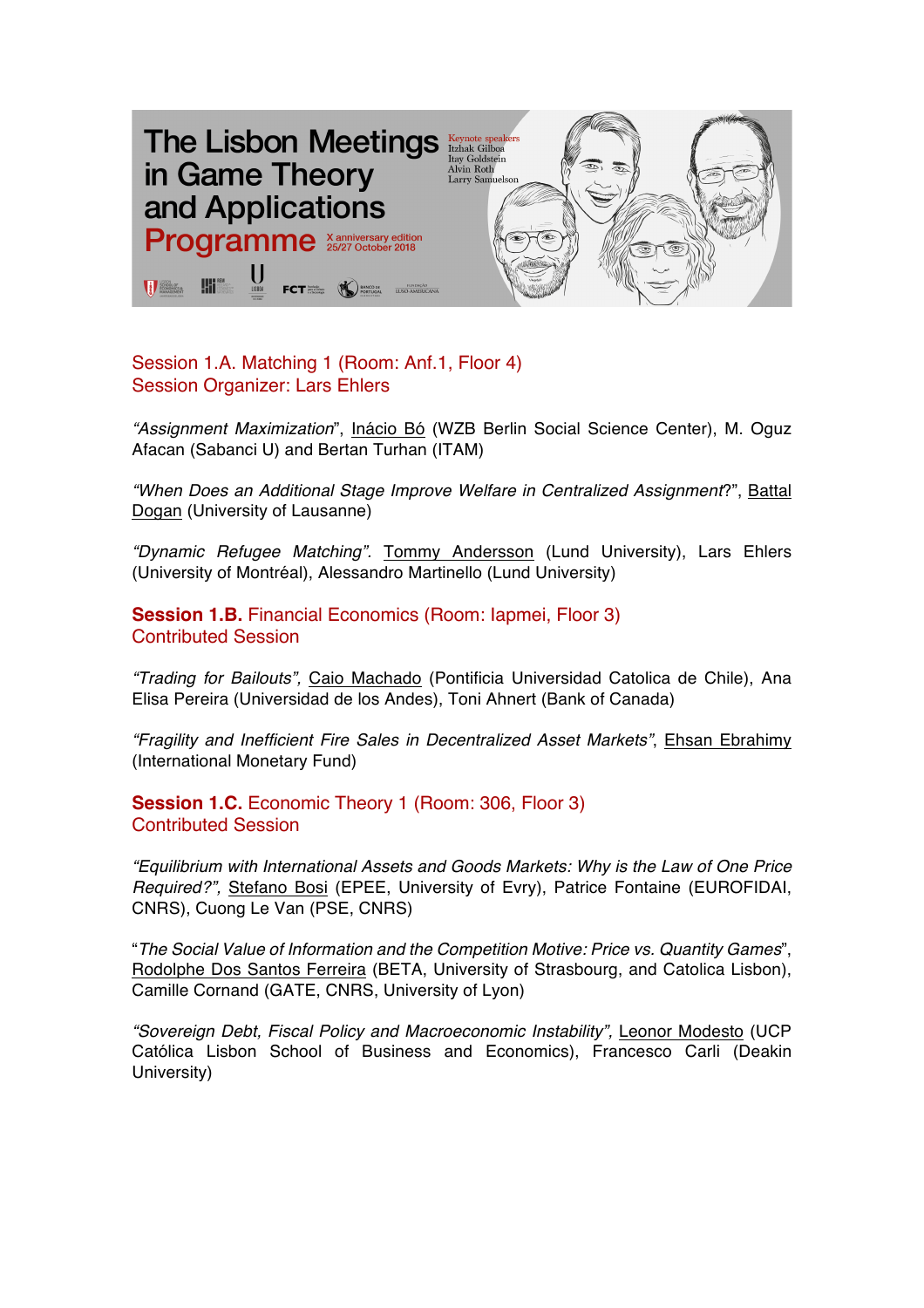**Session 1.D.** Industrial Organization 1 (Room: CTT, Floor 3) Contributed Session

*"Shipping the Good Apples under Strategic Competition*", Anthony Creane (University of Kentucky)

*"Signaling Quality when Consumers are Salient Thinkers",* Antonio Minniti (University of Bologna), Elias Carroni (University of Bologna), Andrea Mantovani (University of Bologna)

"*Income Inequality and Technological Progress: The Effect of R&D Incentives, Integration and Spillovers*", António Osório (Universitat Rovira i Virgili), Alberto Pinto (Universidade do Porto)

**Session 1.E.** Political Economy 1 (Room: Delta, Floor 3) Contributed Session

*"Tying the Politicians's Hands: The Optimal Limits to Representative Democracy",* Ngo Long (McGill University), Didier Laussel (Aix-Marseille University)

*"Campaign Spending in Local Elections: The More the Merrier*?", Bruno Carvalho (Nova School of Business and Economics – UNL),

*"Measuring Majority Tyranny: Axiomatic Approach*", Aleksei Kondratev (Higher School of Economics), Alexander Nesterov (Higher School of Economics)

**Session 1.F.** Private Information Games (Room: Edifer, Floor 2) Contributed Session

*"A Belief-based Theory for Private Information Games*", Marco Serena (Max Planck Institute, Munich)

*"Aggregate Information and Organizational Structures*", Dongsoo Shin (Santa Clara University), Gorkem Celik (ESSEC), Roland Strausz (Humboldt Univ Berlin)

**Session 1.G.** Cooperative Games and Collective Decision (Room: Santander, Floor 3) Contributed Session

*"Denial and Alarmism in Collective Action Problems*", Manuel Foerster (University of Hamburg), Joel van der Weele (University of Amsterdam, Tinbergen Institute*)*

*"Unrestricted Bargaining Experiment on Three-person Cooperative Games*", Yukihiko Funaki (Waseda University), Taro Shinoda (Waseda University)

**12:00 – 13:00 Itay Goldstein (Wharton School of the University of Pennsylvania)**

*"Global Games and Financial Fragility: Foundations and A Recent Application"*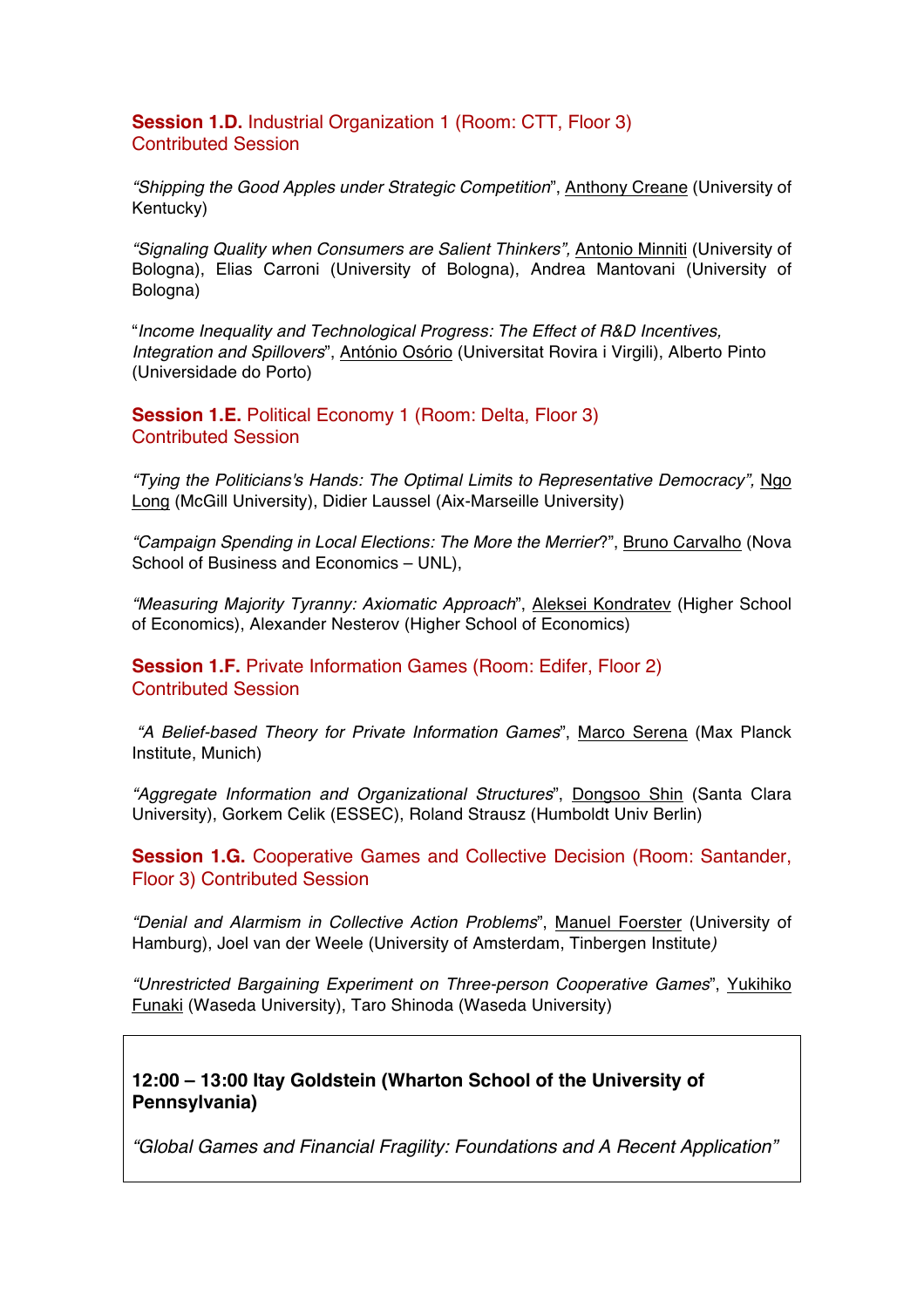

**Session 2.A.** Networks 1 (Room: Anf.1, Floor 4) Session Organizer: Ana Mauleon

*"Network Formation with Myopic and Farsighted Players*", Chenghong Luo (Universite Catholique de Louvain and Ca'Foscari University of Venice), Vincent Vannetelbosch UCLouvain) and Ana Mauleon

*"Integration in Friendship Networks with Myopic and Farsighted Agents*", Ana Mauleon (Université Saint-Louis and CORE, UCLouvain), Chenghong Luo (UCLouvain) and Vincent Vannetlbosch (UCLouvain)

*"Absorbing Sets in Network Formation with Myopic and Farsighted Players*", Vincent Vannetelbosch (University of Louvain), Ana Mauleon (University of Louvain)

**Session 2.B.** Banking 1 (Room: lapmei, Floor 3) Session Organizer: Ettore Panetti

*"Model Secrecy and Stress Tests",* Basil Williams (New York University), Yaron Leitner, (Olin Business School, Washington University in St. Louis)

*"Bank Resolution and Public Backstop in an Asymmetric Banking Union",* Anatoli Segura (Bank of Italy),

*"Real Effects and Real Indeterminacies of Open Market Operations",* Francesco Carli (Deakin University), Pedro Gomis-Porqueras (Deakin University)

**Session 2.C.** Auctions 1 (Room: 306, Floor 3) Contributed Session

*"Knowing What Matters To Others: Information Selection in Auctions*", Nina Bobkova (European University Institute / Bonn University)

*"Collusion via Information Sharing and Optimal Auctions*", Olga Gorelkina (University of Liverpool)

**Session 2.D.** Matching 2 (Room: CTT, Floor 3) Contributed Session

*"Existence of a Stable Outcome under Observable Substitutability across Doctors in Many-to-Many Matching with Contracts*", Keisuke Bando (Shinshu University), Toshiyuki Hirai (University of Toyama)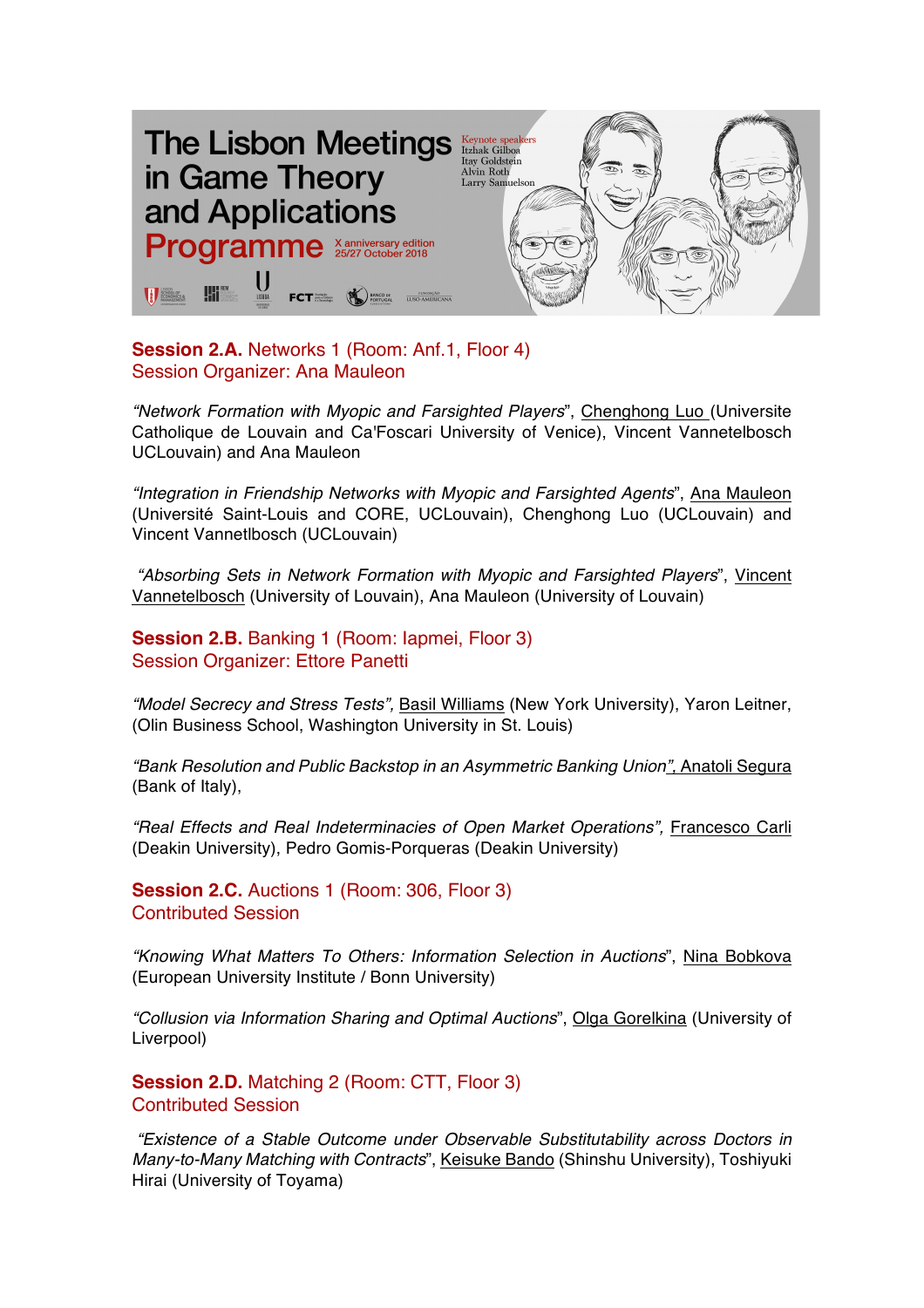*"Centralized Course Allocation",* António Romero Medina (Universidad Carlos III de Madrid), Matteo Triossi (Univ. de Chile)

*"General Properties of Lexicographically and Constrained Maximal Allocations."* Takashi Akahoshi (Nanzan Universityf), Yoichi Kasajima (Waseda University)

**Session 2.E.** Microeconomic Theory 1 (Room: Delta, Floor 3) Contributed Session

*"Symmetry, Mutual Dependence, and the Weighted Shapley Values*", André Casajus (HHL Leipzig Graduate School of Management)

*"Differential Symmetry, Symmetry, and Differential Marginality for TU Games*", Takumi Kongo (Fukuoka University)

**Session 2.F.** Experimental Economics 1 (Room: Edifer, Floor 2) Contributed Session

*"Dictators in the Field: The Private Moral Calculus of Economic Agents*", Subrato Banerjee (Queensland University of Technology), Bharat Ramaswami (Indian Statistical Institute)

*"Preferences, Beliefs, and Strategic Plays in Games"*, Rene Levinsky (Economics Institute, Prague), Rudolf Kerschbamer (University of Innsbruck) and Jianying Qiu (Radboud University Nijmegen)

**Session 2.G.** Preferences, Uncertainty and Risk (Room: Santander, Floor 3) Contributed Session

*"Committees as Active Audiences: Reputation Concerns and Information Acquisition*", Bauke Visser (Erasmus University Rotterdam), Otto Swank (Erasmus University Rotterdam)

*"Happiness in the Finite"*, Priyanka Kothari (Indian Statistical Institute, Delhi)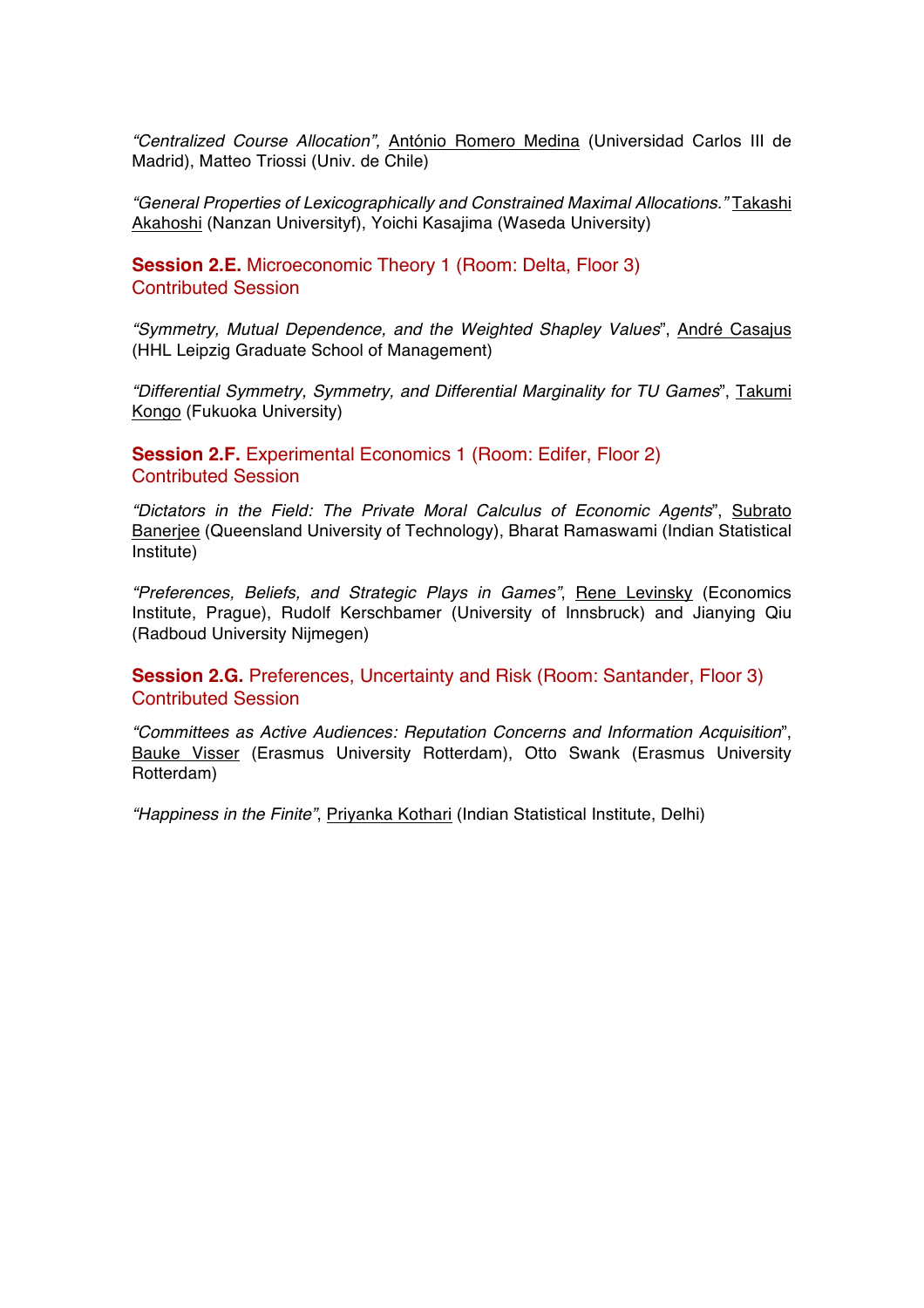

**Session 3.A.** Experimental Economics 2 (Room: Anf.1, Floor 4) Session Organizer: Alexander Coutts

*"Relative Performance Feedback and Confidence Snowballing*", Zahra Murad (University of Portsmouth), Chris Starmer (University of Nottingham)

*"Everyday Econometricians: Selection Neglect and Overoptimism when Learning from Others*", Kai Barron (WZB Berlin), Steffen Huck (UCL, WZB); Philippe Jehiel (UCL, PSE)

*"Beliefs as a Means of Self-Control? Evidence from a Dynamic Student Survey",* Sebastian Schweighofer-Kodritsch (Humboldt-Universität zu Berlin), Tobias König (HU and WZB Berlin), Georg Weizsäcker (DIW and HU Berlin)

**Session 3.B.** Networks 2 (Room: Staples, Floor 3) Session Organizer: Ana Mauleon

*"Debunking Rumors in Networks*", Nicole Tabasso (University of Surrey), Luca P. Merlino (University of Antwerp and Université Paris 1)

*"Keyplayers, Conformity and #MeToo*", Simon Schopohl (CEREC, Saint-Louis University – Brussels and CORE, University of Louvain), Ana Mauleon (CEREC and CORE) and Vincent Vannetelbosch (CORE and CEREC)

*"R&D and Market Sharing Agreements*", Jérôme Dollinger (CEREC/CORE), Ana Mauleon (CEREC/CORE), Vincent Vannetelbosch (CORE)

**Session 3.C.** Matching 3 (Room: Japmei, Floor 3) Session Organizer: Lars Ehlers

*"Targeted Priority Reserves",* Szilvia Papai (Concordia University), Dilek Sayedahmed (Concordia University)

*"Trading Networks with Imperfectly Transferable Utility*", Jan Christoph Schlegel (City, University of London)

*"(Il)legal Assignments in School Choice*", Lars Ehlers (U de Montreal)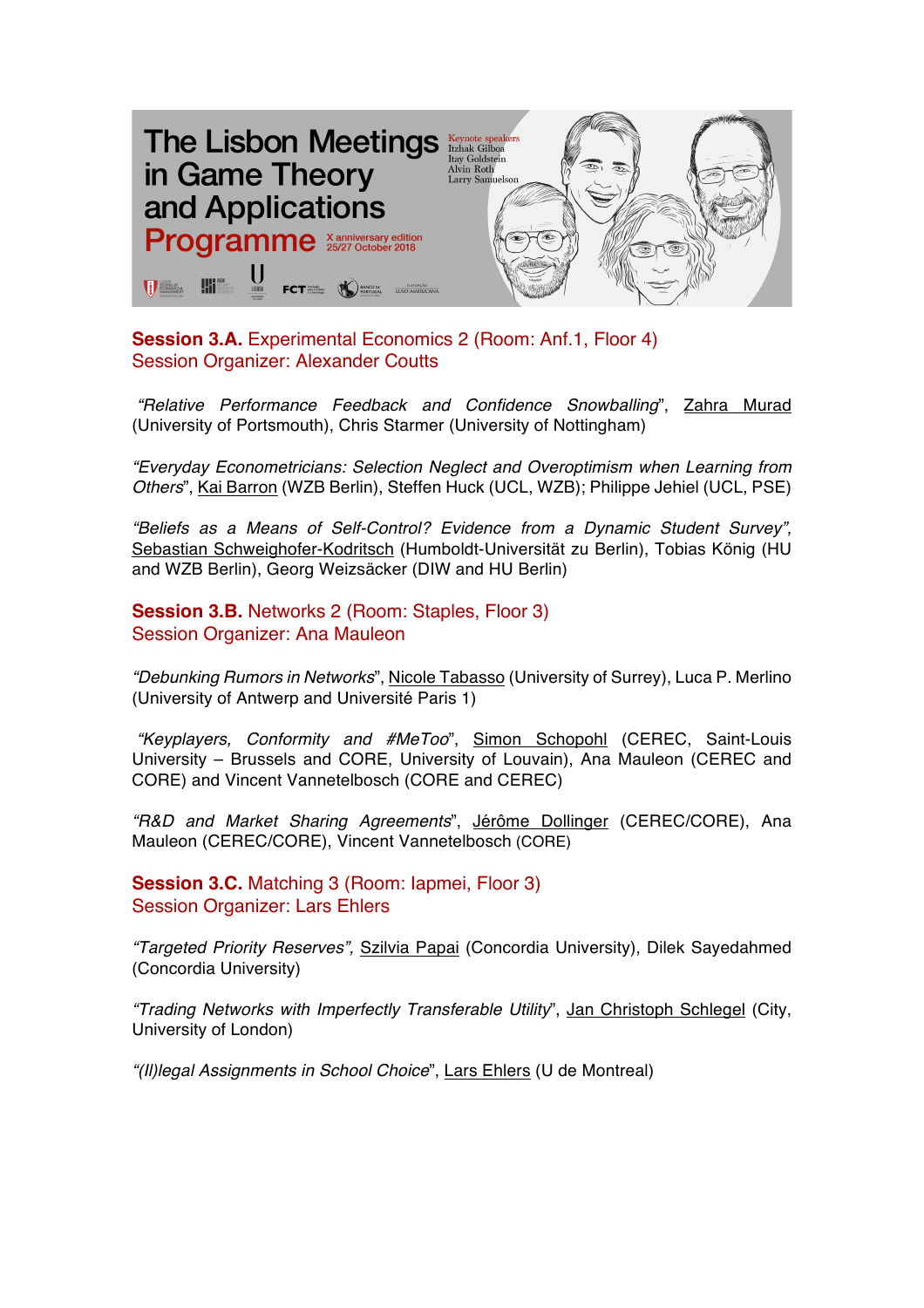**Session 3.D.** Equilibrium and Existence (Room: 306, Floor 3) Contributed Session

*"Unilaterally Competitive Games with More than Two Players*", Takuya Iimura (Tokyo Metropolitan University)

*"Core Convergence Theorems for Economies with Bads*", Tomoki Inoue (Meiji University)

*"Second Order Secret Love"*, Xinyang Wang (Yale University)

**Session 3.E.** Economic Theory 2 (Room: Aud. 3, Floor 2) Contributed Session

*"Equilibrium Selection in Static Games with Complete Information*", Rui Silva (University of Milan)

*"Dynamic Foundations for Empirical Static Games*", Camilla Roncoroni (University of Warwick), Niccolò Lomys (University of Mannheim), Lorenzo Magnolfi (University of Wisconsin-Madison)

**Session 3.F.** Contests 1 (Room: Aud. 2, Floor 2) Contributed Session

*"A Simple Dynamic Contest with a Parameterized Strength of Competition*", Jose A. Garcia-Martinez (Universidad Miguel Hernandez)

*"Polarization or Moderation? Intra-group Heterogeneity in Endogenous-Policy contests*", Antoni Rubí-Barceló (Universitat de les Illes Balears), Daniel Cardona (Universitat de les Illes Balears) and Jenny De Freitas (Universitat de les Illes Balears)

*"Tournaments with Fatigue and Recovery: The Effect of a Short-Term Increase in Incentives*", Vera Angelova (Technische Universität Berlin), Thomas Giebe (Linnaeus University), Radosveta Ivanova-Stenzel (Technische Universität Berlin)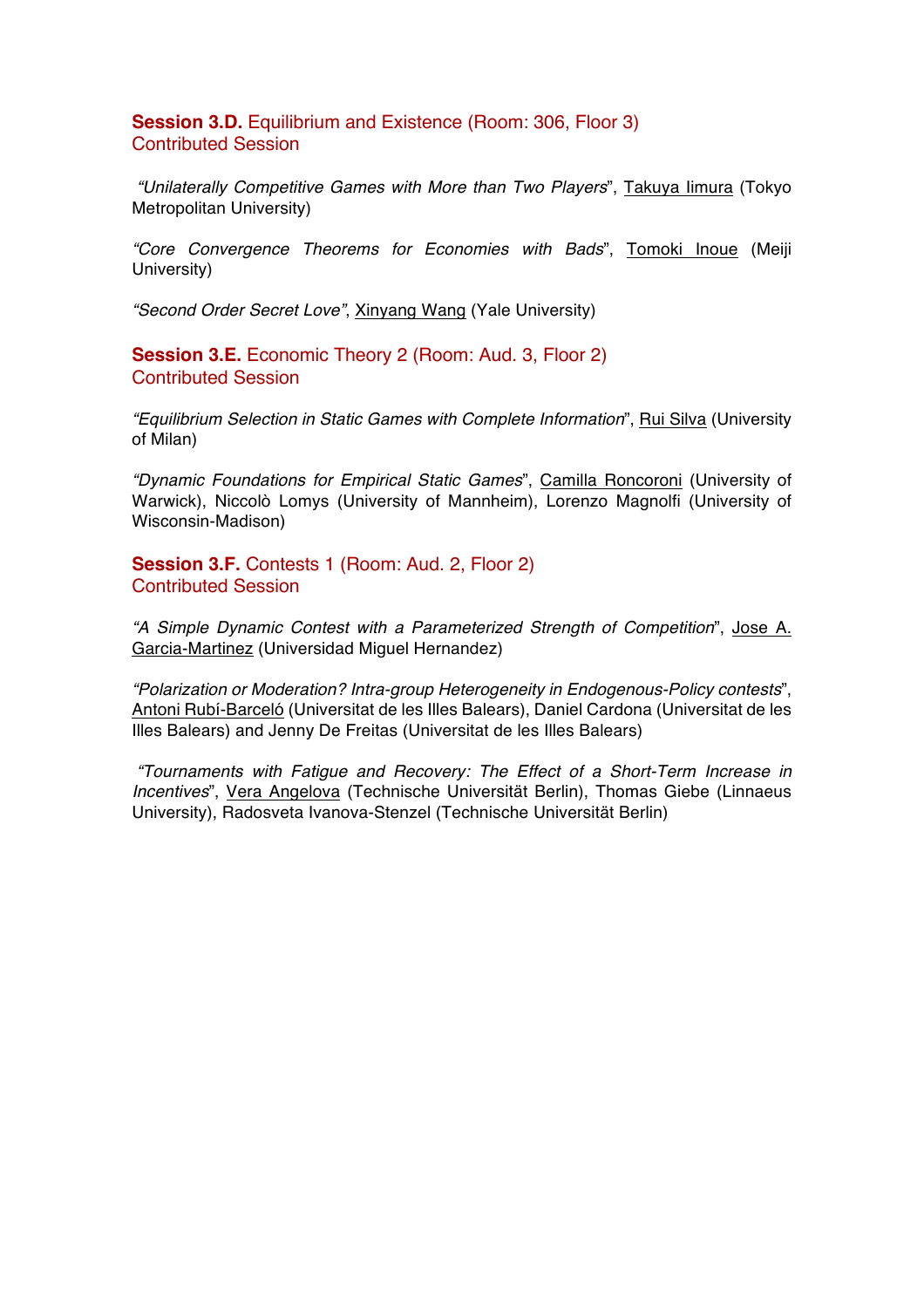

**Session 4.A.** Banking 2 (Room: Anf. 3, Floor 4) Session Organizer: Ettore Panetti

*"CoCos, Contagion and Systemic Risk*", Stephanie Chan (Xiamen University), Sweder van Wijnbergen (Universiteit van Amsterdam)

*"On Financial Frictions and Firm Market Power",* Luca Deidda (University of Sassari)

*"Towards a Theory of Monetary Policy and Financial Fragility*", Ettore Panetti (Banco de Portugal)

**Session 4.B.** Matching 4 (Room: Staples, Floor 3) Session Organizer: Peter Biró

*"New Integer Programming Formulations for the Stable Exchange Problem",* Xenia Klimentova (INESC TEC, Porto, Portugal), Péter Biró (Institute of Economics, Hungarian Academy of Sciences), Virginia Costa (INESC TEC), Ana Viana (INESC TEC, ISEP - School of Engineering, Polytechnic of Porto), João Pedro Pedroso (INESC TEC, Faculdade de Ciências, Universidade do Porto)

*"International Kidney Exchange Games*", Péter Biró (Hungarian Academy of Sciences), Walter Kern (University of Twente), Daniel Paulusma (Durham University)

*"Competitive Equilibria in Combinatorial Exchanges with Financially Constrained Buyers: Computational Hardness and Algorithmic Solutions*", Martin Bichler (TU München), Technical University of Munich

**Session 4.C.** Auctions 2 (Room: 306, Floor 3) Contributed Session

*"An Appliction of Prospect Theory to Auctions*", Yumiko Baba (Aoyamagakuin University)

*"Japanese English Auctions with Discrete Bid Levels: An Experimental Approach",*  Ricardo Gonçalves (Católica Porto Business School), Indrajit Ray (Cardiff), Konstantinos Georgalos and Sonali Sen Gupta (Lancaster)

"Market Power and Transparency in a Multi-unit Auction", Peiyao Shen (School of Entrepreneurship and Management, ShanghaiTech University), Andreas Hefti (School of Management and Law, Zurich University of Applied Sciences, and Department of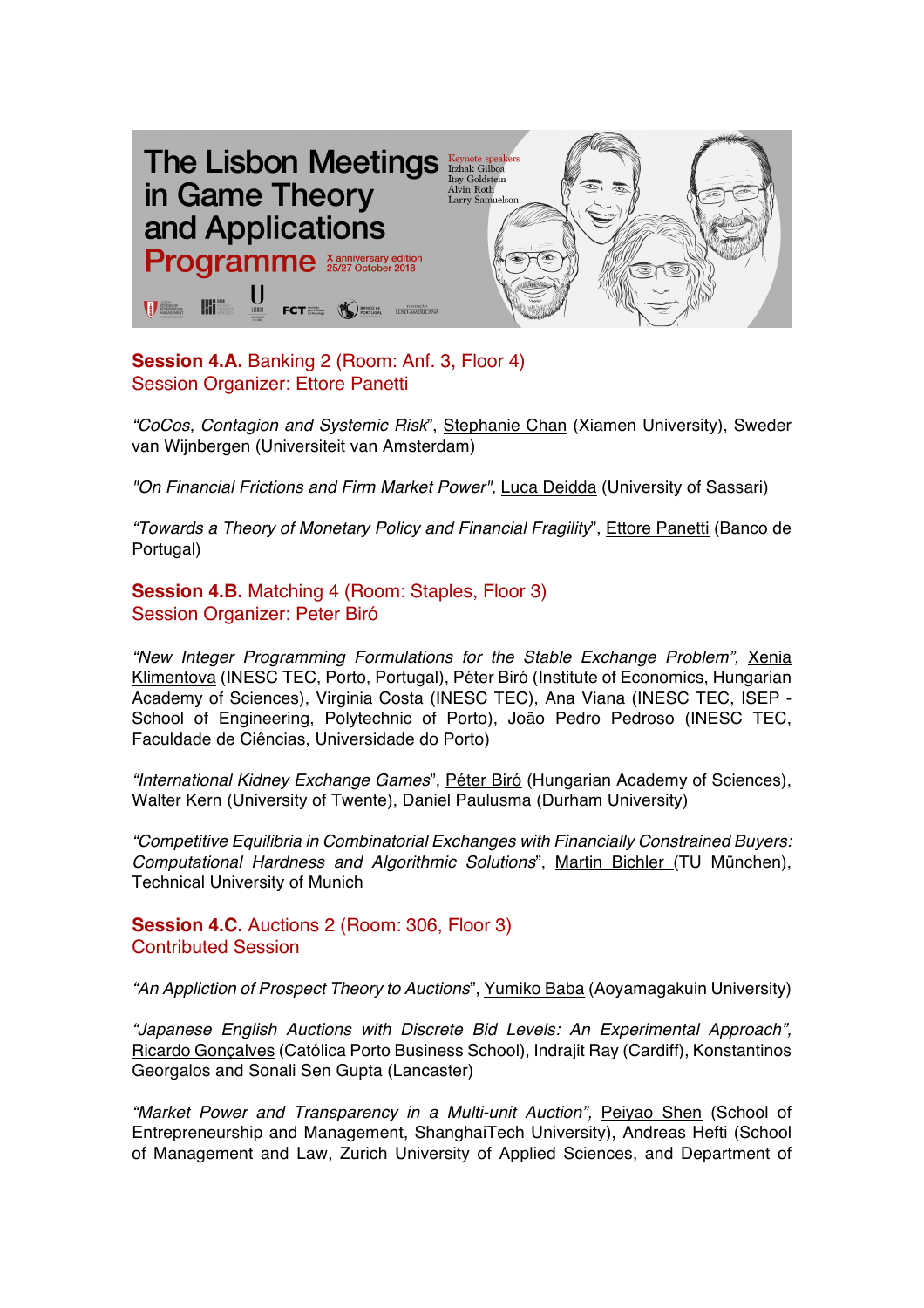Economics, University of Zurich), Regina Betz (School of Management and Law, Zurich University of Applied Sciences)

**Session 4.D.** Industrial Organization 2 (Room: CTT, Floor 3) Contributed Session

*"Confusion, Polarization and Competition",* Andreas Hefti (Zurich University of Applied Science) *"Incentives for Collective Innovation",* Gregorio Curello (University of Oxford)

**Session 4.E.** Public Economics 1 (Room: Delta, Floor 3) Contributed Session

*"Tax Evasion, Embezzlement and Public Good Provision",* Chowdhury Mohammad Sakib Anwar (Lancaster University), Alexander Matros (Lancaster University and University of South Carolina) & Sonali SenGupta (Lancaster University)

*"Dynamic Tax Competition",* Paulus Nora (University of Luxembourg), Patrice Pieretti, (University of Luxembourg); Benteng Zou (University of Luxembourg)

*"Tax Based Electoral Competition with Costs",* Francisco Marhuenda (University of Carlos III Madrid), Aditya Kuvalekar (University of Carlos III Madrid)

**Session 4.F.** Political Economy 2 (Room: Edifer, Floor 2) Contributed Session

*"Sophisticated Attacks on Decoy Ballots: A Devil's Menu and the Market for Lemons",*  Akaki Mamageishvili (ETH Zurich), Hans Gersbach and Oriol Tejada (ETH Zurich)

*"From Political Violence to Social Instability*", Dominik Karos (Maastricht University)

*"Slacktivism",* Boris Ginzburg (Universidad Carlos III de Madrid)

**Session 4.G.** Experimental Economics 3 (Room: Santander, Floor 3) Contributed Session

*"Can ATMs Get Out the Vote? Evidence from a Nationwide Field Experiment",* João Pereira dos Santos (Nova School of Business and Economics)

*"Rational Altruism? On Preference Estimation and Dictator Game Experiments",* Heinrich Nax (ETHZ), Philip Grech (ETHZ)

*"Does Risk Sorting Explain Bubbles*?", Ágnes Pintér (UAM), Balazs Sziklai (MTA), Hubert J. Kiss (MTA and ELTE), Laszlo Koczy (MTA)

#### **12:00 – 13:00 Alvin E. Roth (Stanford University)**

*"Game Theory in a Large World: Market Design, and a Kidney Exchange Example"*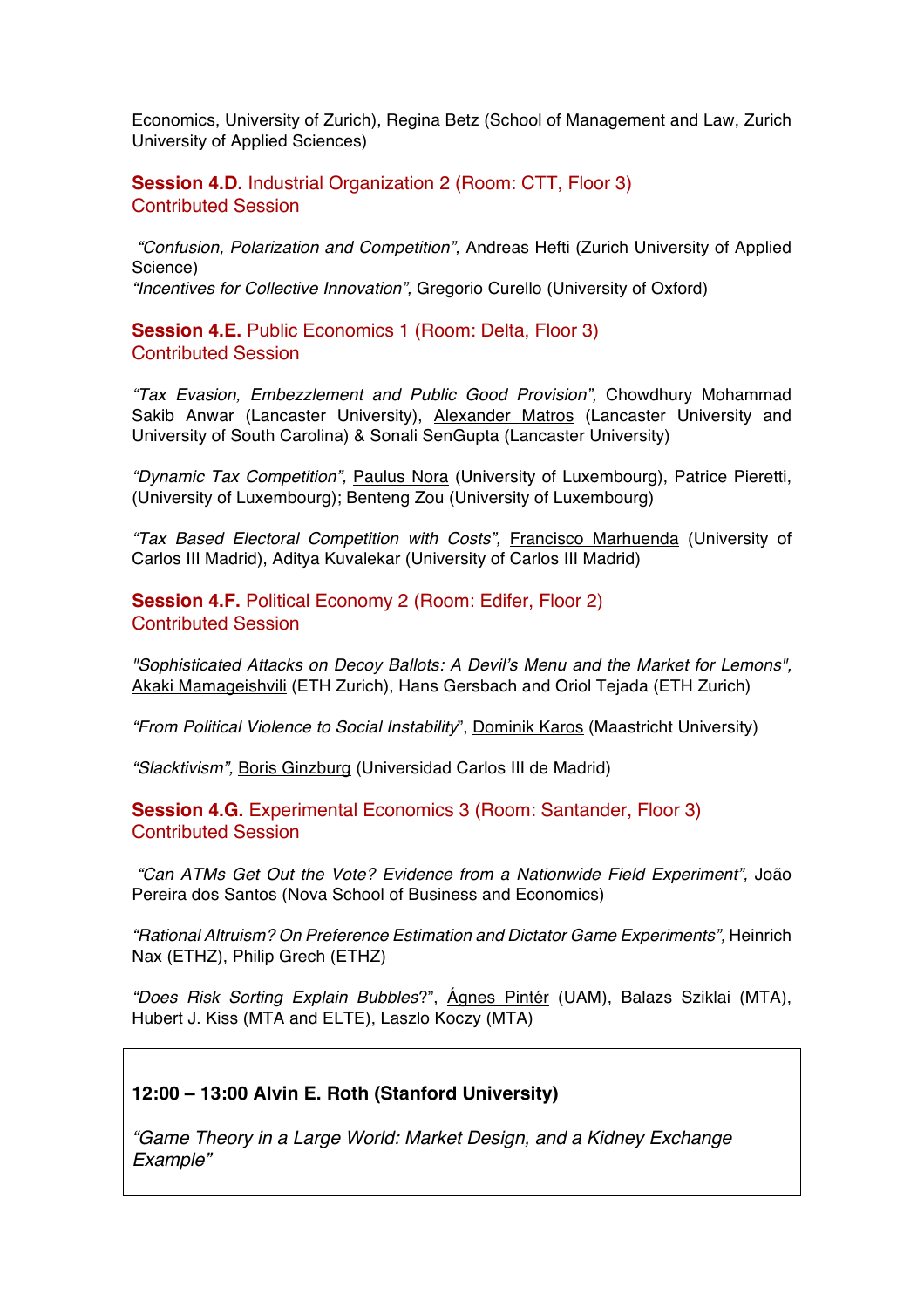

**Session 5.A.** Banking 3 (Room: Anf. 3, Floor 4) Session Organizer: Ettore Panetti

*"Rollover Risk and Bank Leverage*", Toni Ahnert (Bank of Canada), Kartik Anand (Bundesbank, Germany)

*"Optimal Bank Capitalization in Crowded Markets*", Christoph Bertsch (Sveriges Riksbank), Mike Mariathasan (KU Leuven)

**Session 5.B.** Expectations and Social Influence Dynamics (Room: Staples, Floor 3) Session Organizer: Vincent Vannetelbosch

*"Who Matters in Coordination Problems on Networks?",* Akylai Taalaibekova (University of Louvain), Ana Mauleon, Simon Schopohl (Saint-Louis University- Brussels, CORE, University of Louvain), Vincent Vannetelbosch (UC Louvain)

"Opinion Dynamics with Anti-conformist agentes", **Fen LI (Université Paris 1 Panthéon-**Sorbonne), Michel Grabisch (Université Paris 1 Panthéon-Sorbonne)

*"Effort Choice in a Stag-Hunt Game with Social Influence Dynamics",* Mariam Nanumyan (Bielefeld University), Jasmina Arifovic (Simon Fraser University, Burnaby, Canada); Herbert Dawid (Bielefeld University, Germany)

**Session 5.C.** International Trade (Room: 306, Floor 3) Session Organizer: Mostafa Beshkar

*"Road Capacity, Domestic Trade and Regional Outcomes"*, Kerem Cosar (University of Virginia), Banu Demir (Bilkent), Devaki Ghose (University of Virginia), Nathaniel Young (EBRD)

*"Trade, Intermediates and the Division of Labor: Old Ideas, New Insights*", Nuno Limão (University of Maryland), Yang Xu (Xiamen University)

*"Contesting an International Trade Agreement*", Ben Zissimos (University of Exeter Business School), Matthew T. Cole (California Polytechnic State University), and James Lake (Southern Methodist University)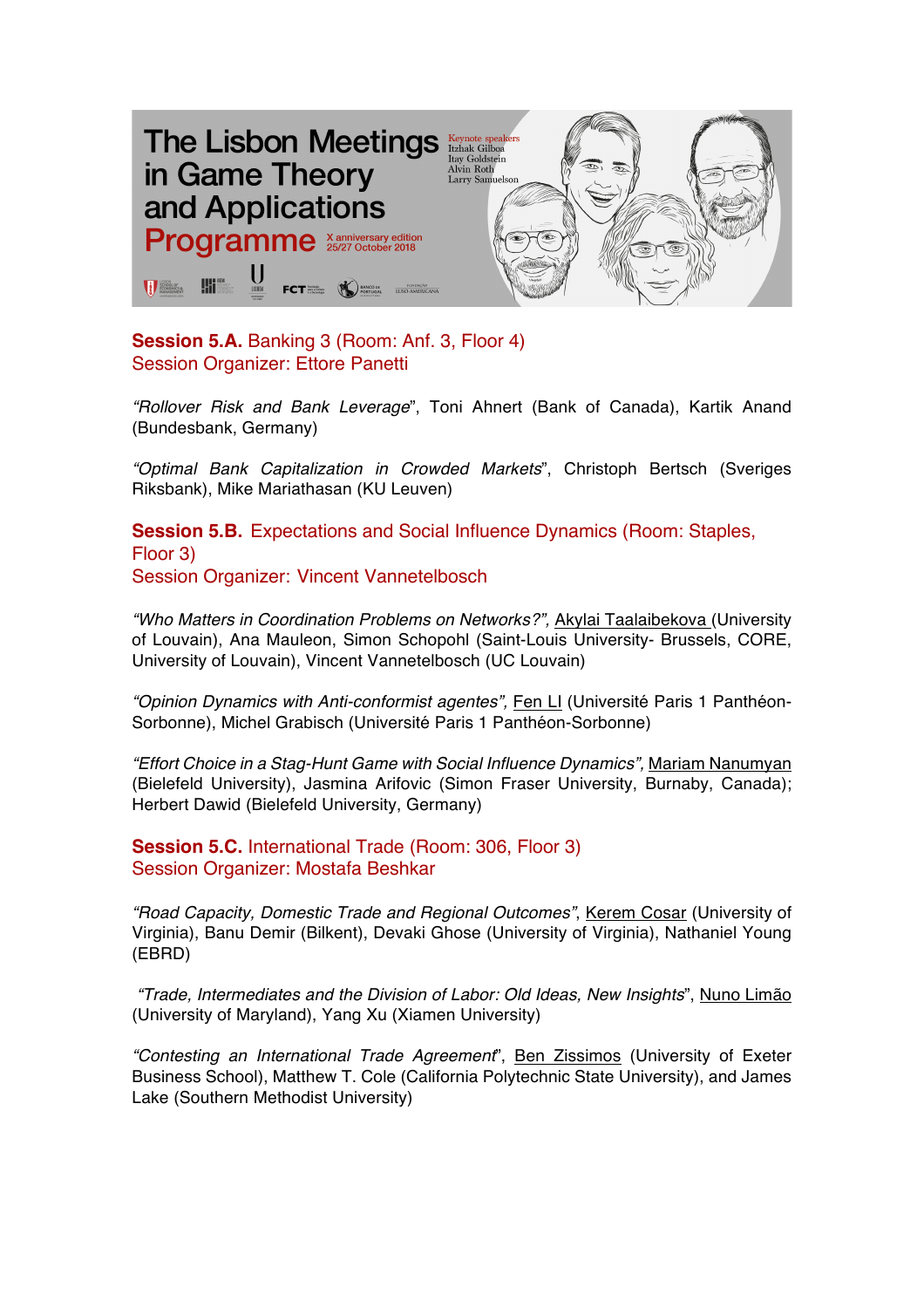## **Session 5.D.** Matching 5 (Room: CTT, Floor 3) Contributed Session

*"Stability Against Robust Deviations in the Roommate Problem*", Daisuke Hirata (Hitotsubashi University), Yusuke Kasuya (Kobe University); Kentaro Tomoeda (University of Technology Sydney)

*"Farsighted Rationality*", Laura Kasper (Maastricht University, Saarland University), Dominik Karos (Maastricht University)

*"Incentives in a Job Market Clearinghouse*", Ryan Tierney (University of Southern Denmark)

**Session 5.E.** Information and Uncertainty (Room: Delta, Floor 3) Contributed Session

*"Rationality and Observed Behavior",* Francesco Cerigioni (UPF), Pedro Rey-Biel (ESADE Business School), Fabrizio Germano (UPF), Peio Zuazo-Garin (UPV)

*"Precision May Harm",* Sean Horan (University of Montreal), Paola Manzini (Sussex) and Marco Mariotti (Queen Mary)

*"Individual Choices Determining Prices in Oligopoly Theory",* Alberto A. Pinto (LIAAD – INESC TEC, FCUP, U.Porto)

**Session 5.F.** Theory and Applications (Room: Edifer, Floor 2) Contributed Session

*"Characterization of Quasi-Perfect Equilibria for Two-Person Sequence Form Games",*  Mario Gilli (Department of Economics, Management and Statistics. University of Milan-Bicocca), Nicola Gatti (Politecnico di Milano), Alberto Marchesi (Politecnico di Milano)

*"A Threshold Model of Urban Development",* Paul Schweinzer (Alpen-Adria-Universitaet Klagenfurt), Alberto Vesperoni (Alpen-Adria-Universitaet Klagenfurt)

*"Fair Competition Design",* Dinko Dimitrov (Saarland University), Ritxar Arlegi (Public University of Navarre)

**Session 5.G.** Experimental Economics 4 (Room: Santander, Floor 3) Contributed Session

*"Performance Beliefs and Allocation of Teamwork: An Experiment*", Alexander Coutts (Nova School of Business and Economics), Leonie Gerhards (University of Hamburg); Zahra Murad (University of Portsmouth).

*"Strategy-proofness in Experimental Matching Markets*", Robert Veszteg (Waseda University), Pablo Guillen (University of Sidney).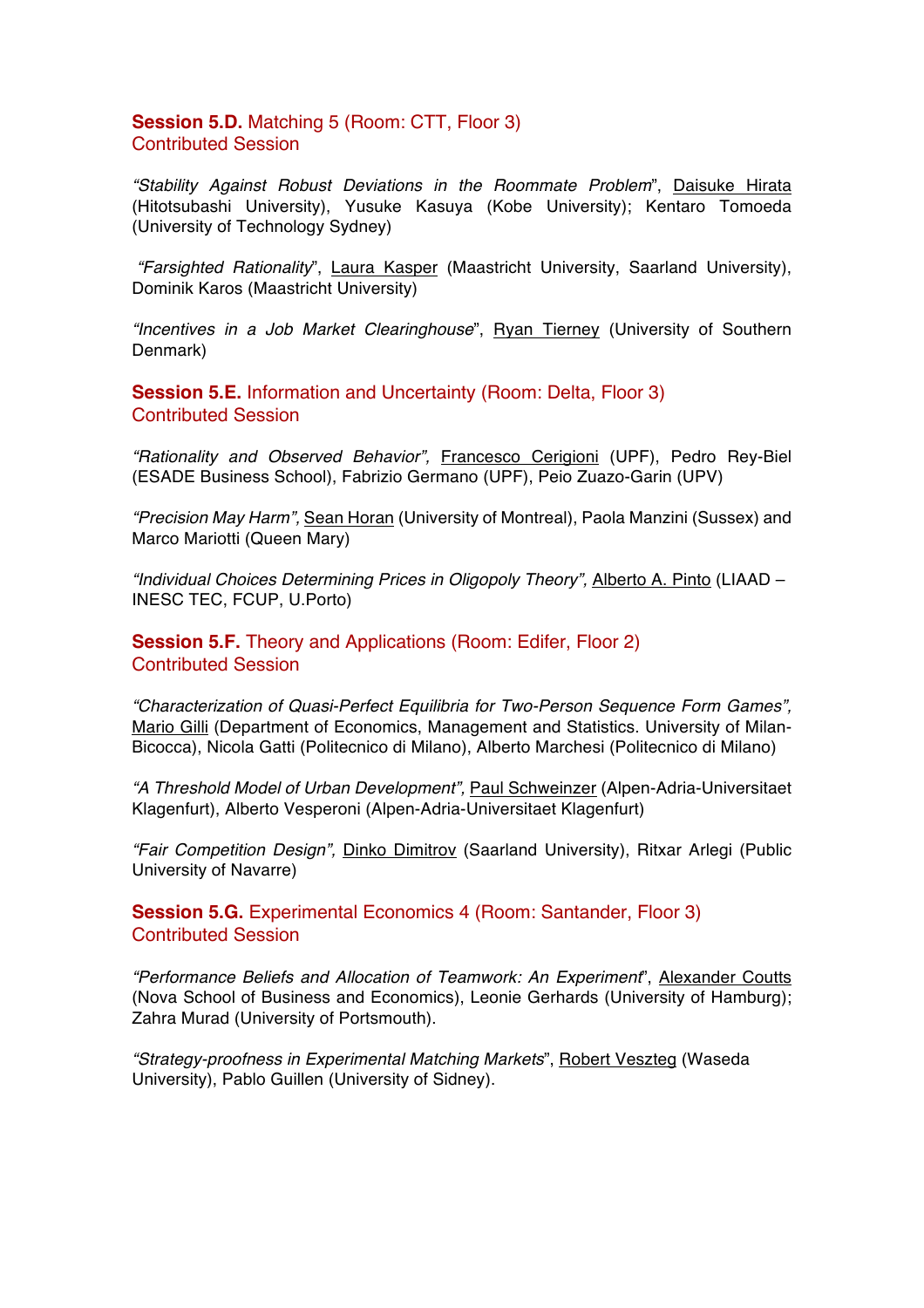**Session 5.H.** Games and Economic Theory (Room: lapmei, Floor 3) Session Organizer: Carlos Hervés-Beloso and Emma Moreno García

*"Measure of Social Loss and the Core of an Economy with Externalities*", G. Graziano (U. Napoli Federico II and CSEF), Christian Di Pietro (CELPE and Università di Salerno), Vincenzo Platino (U. Napoli Federico II and CSEF)

*"Biased Experts, Majority Rule, and the Optimal Composition of Committee",* Alvaro Name-Correa (Universidad Carlos III - Madrid), Huseyin Yildirim (Duke University)

*"On Economies with Externalities: Core and Equilibrium*", E. Moreno-García (U. Salamanca), C. Hervés Beloso (Universidad de Vigo)

# **16:30 – 17:30 Jean-François Mertens Lecture**

## **Itzhak Gilboa (Tel-Aviv University)**

*"Second-Order Induction in Belief Formation"*

Room: Aud. 5, Floor 1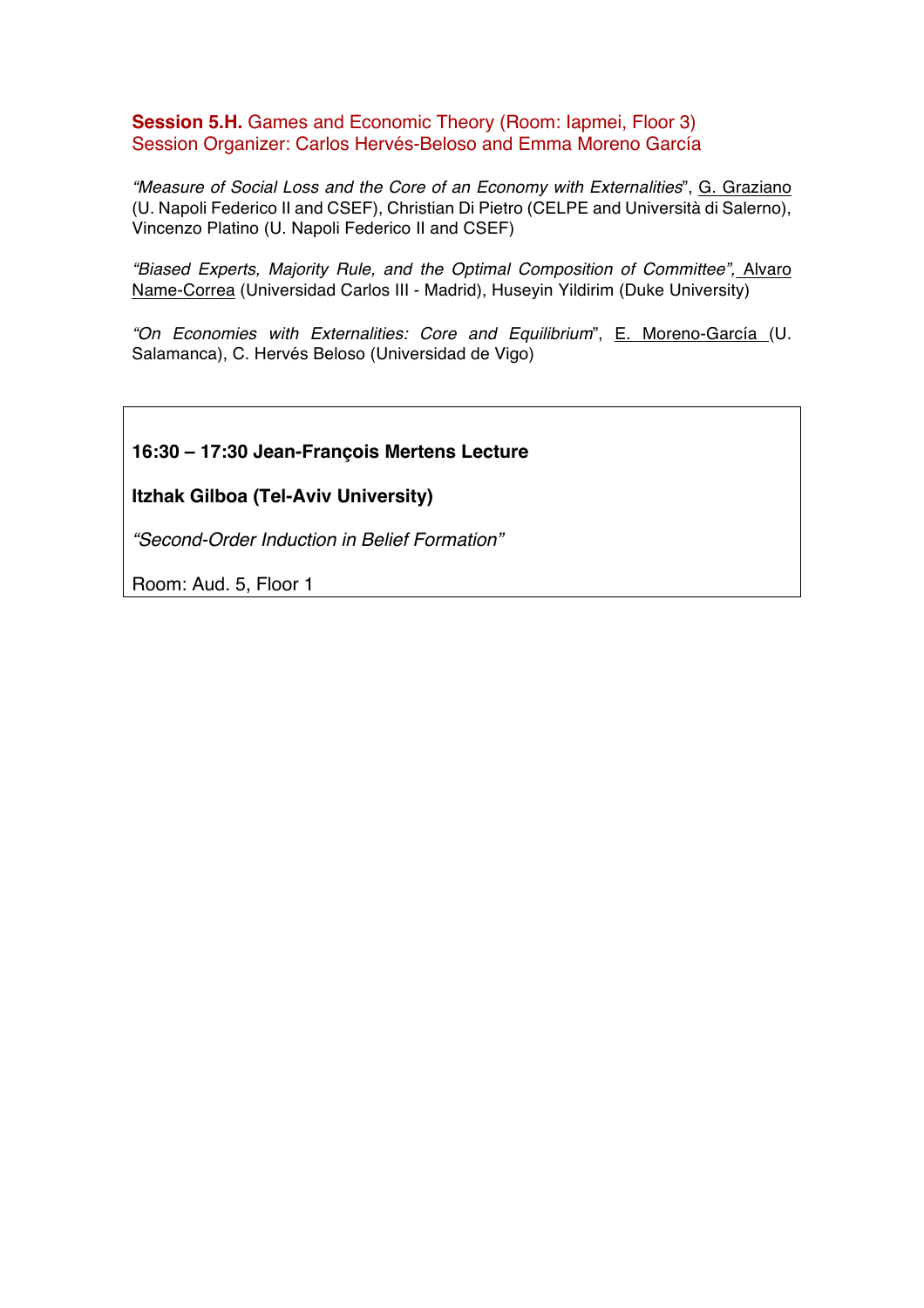

**Session 6.A.** International Trade (Room: Anf.1, Floor 4) Session Organizer: Mostafa Beshkar

*"How Do Terms-of-Trade Effects Matter for Trade Agreements*?", Mostafa Beshkar (Indiana University), Ryan Lee (Indiana University)

*"Prudence Versus Predation and the Gains from Trade*", Tom Zylkin (University of Richmond), Michelle Garfinkel (University of California–Irvine) and Constantinos Syropoulo (Drexel University)

*"Bidding for tariff exemptions*", Giorgos Stamatopoulos (University of Crete)

**Session 6.B.** Information and Learning (Room: Anf. 3, Floor 4) Contributed Session

*"Learning What is Similar: Precedents and Equilibrium Selection*", Rossella Argenziano (University of Essex), Itzhak Gilboa (HEC, Paris-Saclay, and Tel-Aviv University)

*"Learning while Bargaining: Experimentation and Coasean Dynamics*", Niccolò Lomys (Toulouse School of Economics)

*"Consistent Good News and Inconsistent Bad News*", Rick Harbaugh (Indiana University), John Maxwell (Indiana University); Kelly Shue (Yale University)

**Session 6.C.** Matching 6 (Room: 306, Floor 3) Contributed Session

*"Singles Monotonicity and Stability in One-to-one Matching Problems*", Yoichi Kasajima (Waseda University), Manabu Toda (Waseda University)

*"Popular Matchings in Complete Graphs*", Agnes Cseh (Hungarian Academy of Sciences), Telikepalli Kavitha (TIFR Mumbai)

*"Random Paths to Popularity in Two-sided Matching*", Alexander Nesterov (Higher School of Economics), Aleksei Kondratev (Higher School of Economics)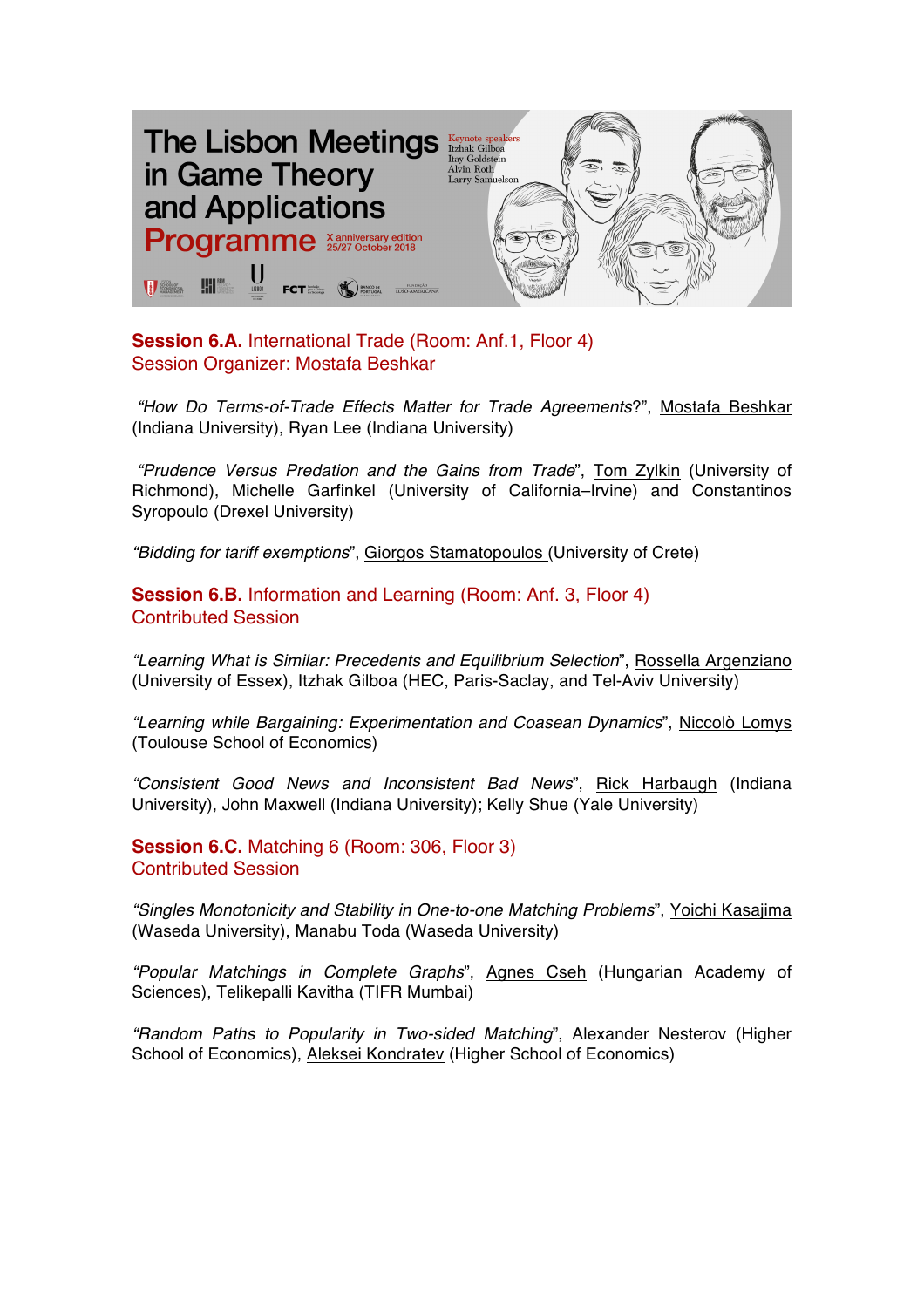## **Session 6.D.** Digital Economics (Room: Aud. 4, Floor 1) Contributed Session

*"Prioritization vs Zero-rating: Discrimination on the Internet*", Robert Somogyi (CORE + Budapest University of Technology and Economics), Axel Gautier (Université de Liege + CORE)

*"Strategic Platform Search Design in the Two-Sided Platform Business Mode versus in the Merchant Business Mode*", Muxin Li (Indiana University)

*"Online Platform Price Parity Clauses: the EU Booking.com Case*", Andrea Mantovani (University of Bologna), Carlo Reggiani (University of Manchester); Claudio Piga (Keele University)

**Session 6.E.** Mechanism Design (Room: Aud. 5, Floor 1) Contributed Session

*"Fuzzy Verification and the Sharp Revelation Principle*", Deniz Kattwinkel (Bonn Graduate School of Economics), Ian Ball (Yale University)

*"Pure Information Design in Classical Auctions*", Constantine Sorokin (NRU Higher School of Economics), Eyal Winter (The Center for the Study of Rationality, The Hebrew University of Jerusalem)

*"Optimal Priority Pricing of Durable Goods",* João Correia-da-Silva (CEF.UP, U.Porto)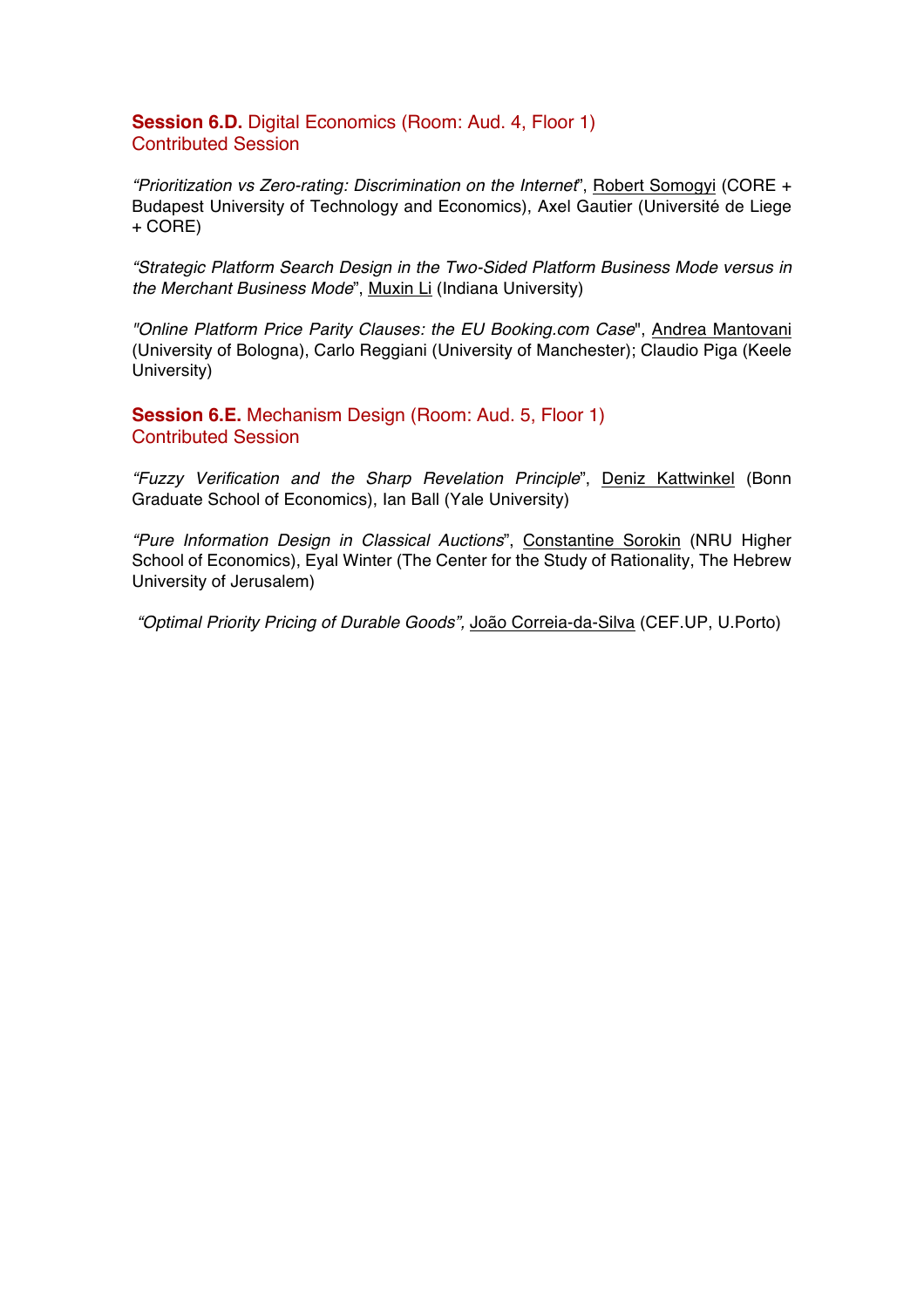

**Session 7.A.** Topics in Economic Theory (Room: Anf.1, Floor 4) Session Organizer: Marta Faias

*"Stochastic Dynamic Programming with Unbounded Shocks and Unbounded Utility",*  Juan Pablo Rincón-Zapatero (Universidad Carlos III de Madrid)

*"On Strictly Monotonic Preferences*", C. Hervés-Beloso (U. Vigo ), H. del Valle-Inclán Cruces (U. Vigo)

*"On Some Neutrality Results",* Marta Faias (Universidade Nova de Lisboa, FCT and CMA), Emma Moreno García (Universidad de Salamanca)

**Session 7.B. Matching 7** (Room: Anf. 3, Floor 4) Session Organizer: Peter Biró

*"Designing Heaven's Will: Assigning Civil Servants by Drawing Lots in Imperial China",*  Li Chen (University of Gothenburg), Inácio Bó (WZB Berlin Social Science Center)

*"How to Avoid Black Markets for Appointments at Public Offices*", Rustamdjan Hakimov (University of Lausanne)

*"Stability in Matching Markets with Sizes",* David Delacretaz (University of Oxford)

**Session 7.C. TBA** (Room: Aud. 3, Floor 2) Session Organizer: Luís Santos-Pinto

"*Cursed Bets on Markets",* Miguel A. Costa-Gomes (University of St Andrews), Philipp Albert (WZB), Steffen Huck, (UCL & WZB), Georg Weizsacker (Humboldt University and DIW)

*"Risk and Rationality: The Relative Importance of Probability Weighting and Choice Set Dependence*", Adrian Bruhin (University of Lausanne), Luis Santos-Pinto (University of Lausanne) and Maha Manai (University of Lausanne)

*"A General Equilibrium Theory of Occupational Choice under Optimistic Expectations*", Luis Santos-Pinto (University of Lausanne), Michele Dell'Era (National Bank of Slovakia) and Luca David Opromolla (Banco de Portugal)